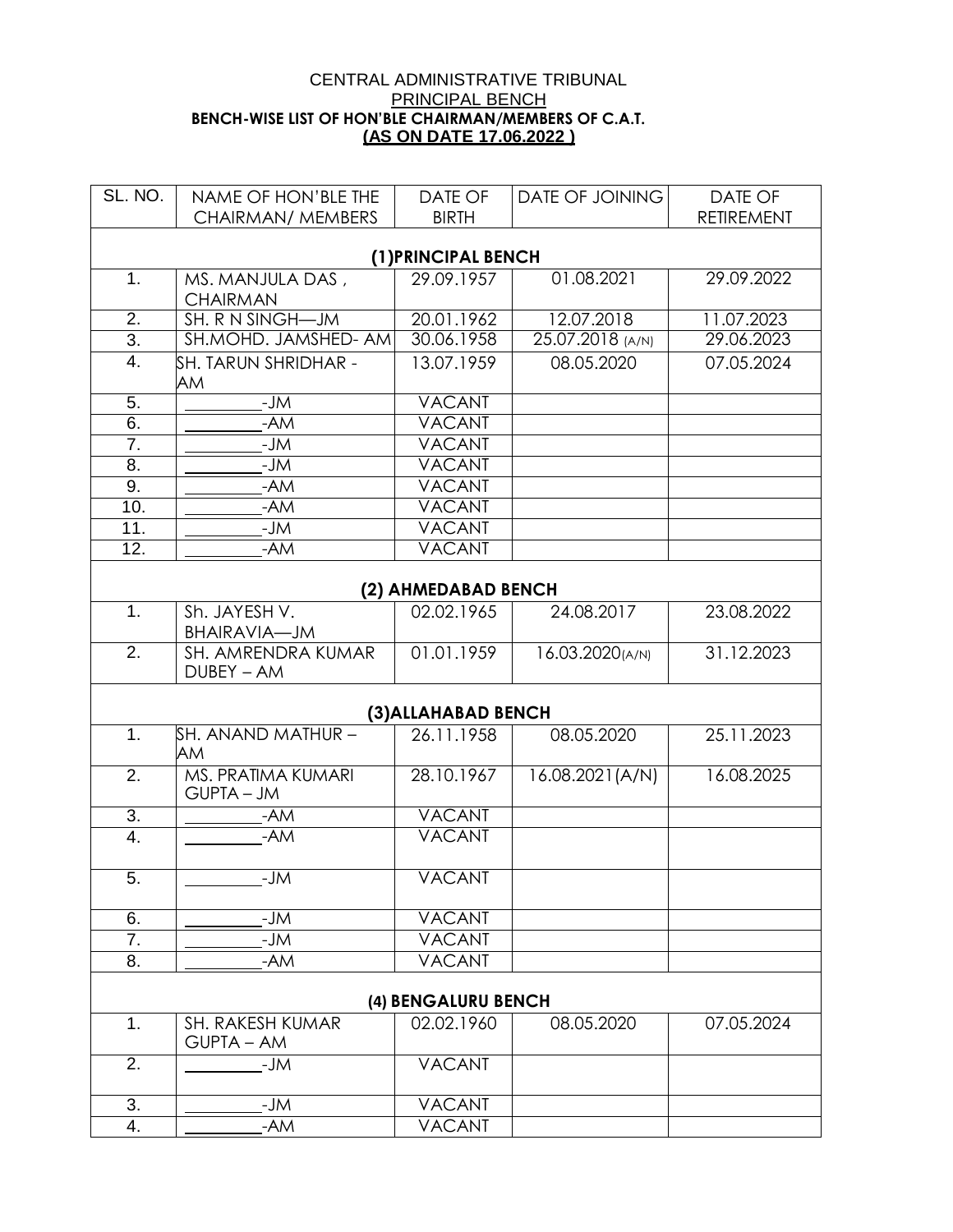| (5) CHENNAI BENCH   |                                              |                      |                  |            |  |  |
|---------------------|----------------------------------------------|----------------------|------------------|------------|--|--|
| 1.                  | SH. T JACOB - AM<br>10.08.2018<br>29.05.1958 |                      | 28.05.2023       |            |  |  |
| 2.                  | MS. LATA BASWARAJ<br>PATNE-JM                | 01.05.1970           | 21.03.2022       | 20.03.2026 |  |  |
| 3.                  | -AM                                          | <b>VACANT</b>        |                  |            |  |  |
| 4.                  | $-JM$                                        | <b>VACANT</b>        |                  |            |  |  |
|                     | (6) CHANDIGARH BENCH                         |                      |                  |            |  |  |
| 1.                  | <b>SH. SURESH KUMAR</b>                      | 03.08.1963           | 04.09.2017       | 03.09.2022 |  |  |
|                     | MONGA - JM                                   |                      |                  |            |  |  |
| 2.                  | $-AM$                                        | <b>VACANT</b>        |                  |            |  |  |
| 3.                  | $-JM$                                        | <b>VACANT</b>        |                  |            |  |  |
| 4.                  | $-AM$                                        | <b>VACANT</b>        |                  |            |  |  |
| (7) CUTTACK BENCH   |                                              |                      |                  |            |  |  |
| 1.                  | SH. SWARUP KUMAR<br>MISHRA-J M               | 14.07.1958           | 01.08.2018       | 13.07.2023 |  |  |
| $\overline{2}$ .    | $-AM$                                        | <b>VACANT</b>        |                  |            |  |  |
|                     |                                              | (8) ERNAKULAM BENCH  |                  |            |  |  |
| 1.                  | SH. K.V. EAPEN-AM                            | 09.09.1959           | 04.05.2020       | 03.05.2024 |  |  |
| $\overline{2}$ .    | $-JM$                                        | <b>VACANT</b>        |                  |            |  |  |
| $\overline{3}$ .    | $-ML$                                        | <b>VACANT</b>        |                  |            |  |  |
| 4.                  | -AM                                          | <b>VACANT</b>        |                  |            |  |  |
| (9) GUWAHATI BENCH  |                                              |                      |                  |            |  |  |
| 1.                  | -AM                                          | <b>VACANT</b>        |                  |            |  |  |
| 2.                  | $-JM$                                        | <b>VACANT</b>        |                  |            |  |  |
|                     |                                              | (10) HYDERABAD BENCH |                  |            |  |  |
| 1.                  | SH. ASHISH KALIA- J M                        | 25.05.1963           | 16.07.2018       | 15.07.2023 |  |  |
| $\overline{2}$ .    | -AM                                          | <b>VACANT</b>        |                  |            |  |  |
| $\overline{3}$ .    | -JM                                          | <b>VACANT</b>        |                  |            |  |  |
| 4.                  | -AM                                          | <b>VACANT</b>        |                  |            |  |  |
| (11) JABALPUR BENCH |                                              |                      |                  |            |  |  |
| 1.                  | <b>SH.RAMESH SINGH</b><br>THAKUR-JM          | 27.08.1961           | 04.09.2017       | 03.09.2022 |  |  |
| 2.                  | $-AM$                                        | <b>VACANT</b>        |                  |            |  |  |
|                     | (12) JAIPUR BENCH                            |                      |                  |            |  |  |
| 1.                  | SH. DINESH SHARMA -<br>AM                    | 03.11.1957           | 05.07.2018 (A/N) | 02.11.2022 |  |  |
| $\overline{2}$ .    | SMT. HINA P. SHAH - JM                       | 08.09.1963           | 05.07.2018 (A/N) | 05.07.2023 |  |  |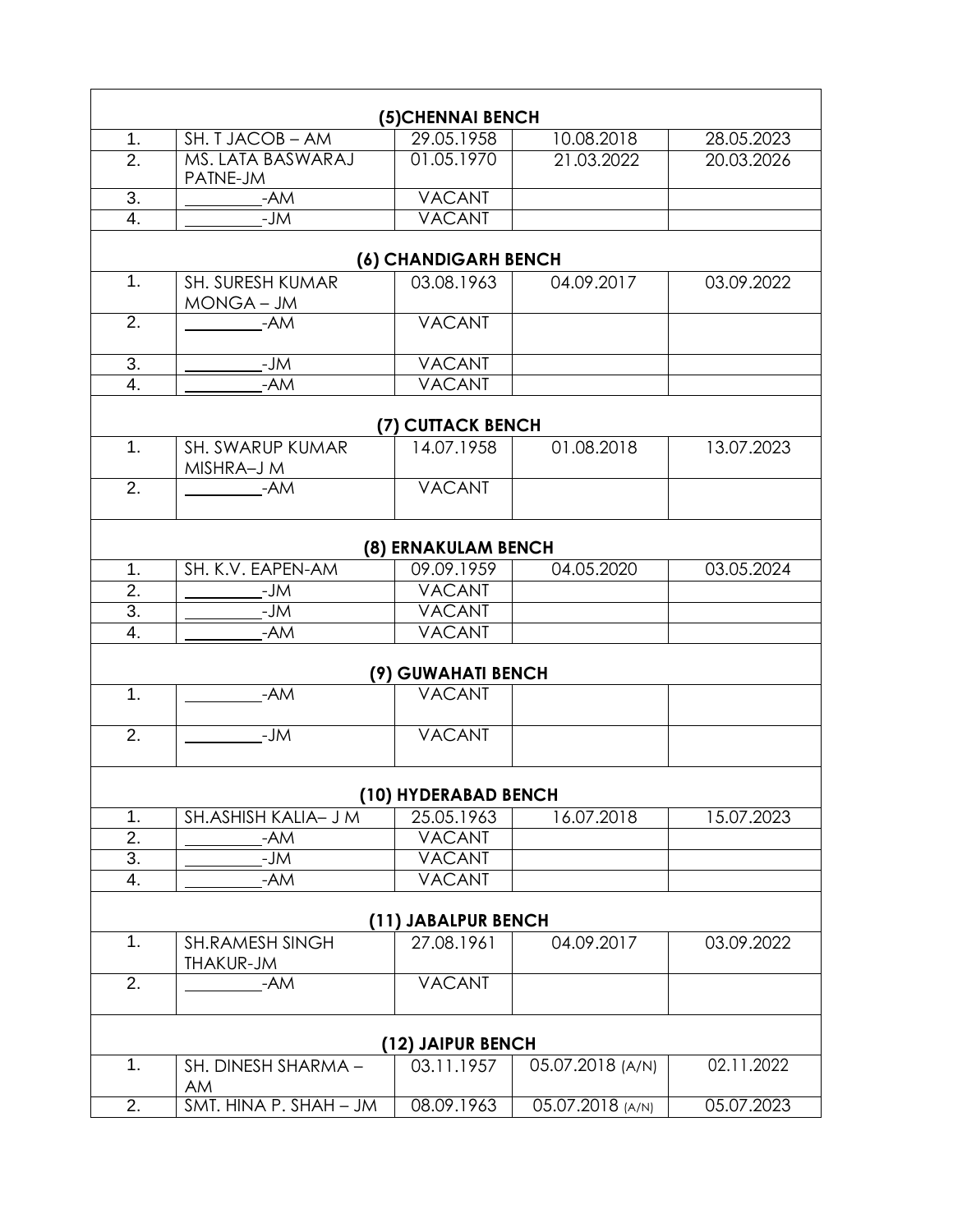| (13) JAMMU BENCH   |                                   |                     |                                             |                                                 |  |  |
|--------------------|-----------------------------------|---------------------|---------------------------------------------|-------------------------------------------------|--|--|
| 1.                 | DR. BHAGWAN SAHAI-<br>AM          | 02.01.1958          | 05.07.2018                                  | 01.01.2023                                      |  |  |
| $\overline{2}$ .   | $-JM$                             | <b>VACANT</b>       |                                             |                                                 |  |  |
|                    | (14) JODHPUR BENCH                |                     |                                             |                                                 |  |  |
| 1.                 | SMT. JASMINE AHMED-<br><b>JM</b>  | 20.06.1965          | 24.12.2012(A/N)<br>07.08.2018(R/A)<br>(A/N) | 03.07.2018<br>07.08.2023                        |  |  |
| 2.                 | $-AM$                             | <b>VACANT</b>       |                                             |                                                 |  |  |
|                    | (15) KOLKATA BENCH                |                     |                                             |                                                 |  |  |
| 1.                 | MS. BIDISHA BANERJEE-<br>JM       | 28.01.1970          | 22.09.2011<br>14.09.2017 (A/N)              | 21.09.2016<br>14.09.2022                        |  |  |
| $\overline{2}$ .   | DR. NANDITA<br>CHATTERJEE-AM      | 01.07.1957          | 26.07.2017                                  | 30.06.2022<br>(Extended<br>upto<br>26.07.2022*) |  |  |
| $\overline{3}$ .   | $-AM$                             | <b>VACANT</b>       |                                             |                                                 |  |  |
| 4.                 | -JM                               | <b>VACANT</b>       |                                             |                                                 |  |  |
| (16) LUCKNOW BENCH |                                   |                     |                                             |                                                 |  |  |
| 1.                 | SH. DEVENDRA<br>CHAUDHRY-AM       | 07.05.1958          | 04.07.2018(A/N)                             | 06.05.2023                                      |  |  |
| $\overline{2}$ .   | -JM                               | <b>VACANT</b>       |                                             |                                                 |  |  |
|                    |                                   | (17) MUMBAI BENCH   |                                             |                                                 |  |  |
| 1.                 | SH. A MUKHOPADHAYA<br>$- AM$      | 18.06.1957          | 05.07.2018                                  | 17.06.2022<br>(Extended<br>upto<br>26.07.2022*) |  |  |
| $\overline{2}$ .   | <b>MS. HARVINDER</b><br>OBEROI-JM | 19.03.1973          | 21.03.2022                                  | 20.03.2026                                      |  |  |
| $\overline{3}$ .   | -JM                               | <b>VACANT</b>       |                                             |                                                 |  |  |
| 4.                 | -AM                               | <b>VACANT</b>       |                                             |                                                 |  |  |
| (18) PATNA BENCH   |                                   |                     |                                             |                                                 |  |  |
| 1 <sub>1</sub>     | SH. M C VERMA-J M                 | 21.08.1958          | 01.08.2018                                  | 31.07.2023                                      |  |  |
| $\overline{2}$ .   | SH. SUNIL KUMAR SINHA<br>- AM     | 02.10.1959          | 11.05.2020                                  | 10.05.2024                                      |  |  |
| 3.                 | -JM                               | <b>VACANT</b>       |                                             |                                                 |  |  |
| $\overline{4}$ .   | $-AM$                             | <b>VACANT</b>       |                                             |                                                 |  |  |
|                    |                                   | (19) SRINAGAR BENCH |                                             |                                                 |  |  |
| 1.                 | SH. D.S. MAHRA-JM                 | 01.01.1961          | 30.10.2021<br>(A/N)                         | 30.10.2025                                      |  |  |
| $\overline{2}$ .   | -AM                               | <b>VACANT</b>       |                                             |                                                 |  |  |

**\***In terms of Supreme Court order in W.P. (C) 268/2022, the tenure of Hon'ble Sh. A. Mukhopadhaya, M(A) and Hon'ble Dr. Nandita chaterjee, M(A) has been extended upto 26.07.2022.